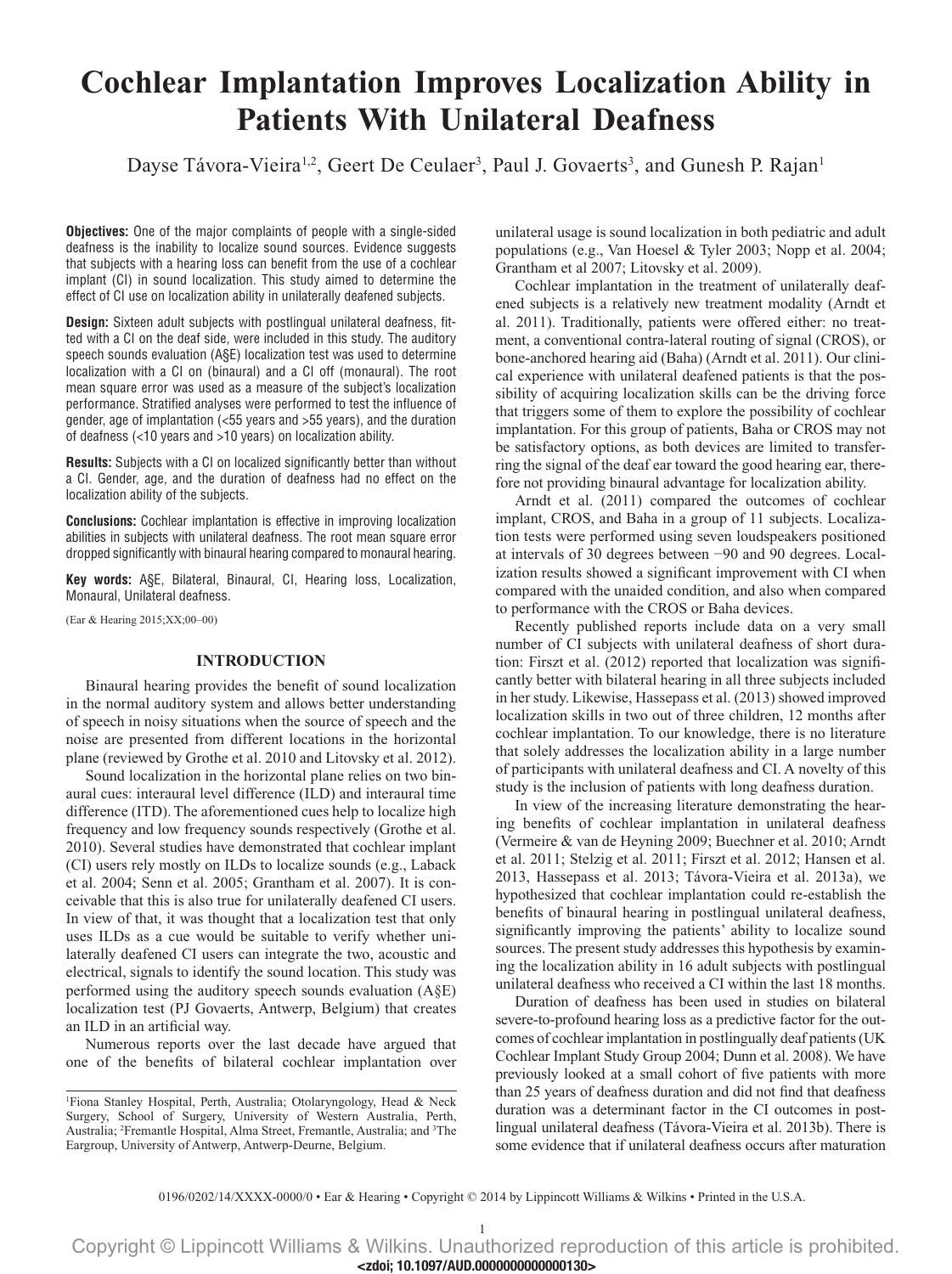of bilateral pathways, the lateralization of contralateral activation of the auditory areas is not altered (Langers et al. 2005) and thus it was thought that localization could be achievable by this group of subjects if cochlear implantation was provided to the deaf ear.

Younger age at implantation has been well accepted as essential for improved outcomes of cochlear implantation of children with congenital bilateral deafness (e.g., McConkey et al. 2004; Dettman et al. 2007; Van Deun et al. 2010). For adult with postlingual bilateral deafness, there is no evidence that age of implantation is a key factor for CI outcomes (Herzog et al. 2003; Olze et al. 2012). However, it is possible that older adults with unilateral deafness would find it more difficult to adapt to a new combined acoustic and electrical inputs.

This study also aimed to investigate whether deafness duration and age at implantation played a role in the localization performance of unilaterally deafened CI users.

## **MATERIALS AND METHODS**

## **Subjects**

Sixteen adult subjects (nine male, seven female) with postlingual unilateral deafness were recruited for this study. All subjects had opted for a CI after a wireless CROS hearing aid and Baha trial. The mean age at implantation was 55 (range: 36 to 73). The mean duration of deafness was 12 years (range: 3 months to 39 years). Table 1 shows more detailed demographic data.

In the subject's good hearing ear, the pure tone average at 0.5, 1, 2, and 4kHz was ≤30dB. All subjects were implanted with the FLEX<sup>28</sup> electrode array and received an OPUS 2 speech processor (MED-EL, Innsbruck, Austria). They used their speech processors on a full-time basis. Bilateral loudness balancing was performed for each patient's program settings. All the subjects in the present study received intensive auditory training for 3 to 6 months. The auditory training involved listening activities through the direct audio input of the speech processor. The adult subjects in the present study had 6 to 18 months experience with their CI at the time of data collection.

This study was designed and conducted in accordance with the Helsinki Declaration. Ethical and institutional review committee approval was obtained.

## **Sound Localization**

Localization testing was performed using the A§E localization test software. This presents a narrow band noise of 1/3rd octave centered around 4000 Hz simultaneously through two loudspeakers that were placed at −60 and 60 degrees from the listener. The noise from the speakers was correlated with an interaural time difference of zero. The presentation level differs from each speaker simulating an ILD, hence creating the illusion of a sound source being localized somewhere on the azimuth between the two loudspeakers ([http://www.otoconsult.](http://www.otoconsult.com/asse/Localization.aspx) [com/asse/Localization.aspx](http://www.otoconsult.com/asse/Localization.aspx)).

Thirteen loudspeakers numbered −6 (left) to 6 (right) were setup on a semicircle, at 10-degree intervals. Using this setup, 11 loudspeakers were "sham" loudspeakers, which were numbered from −5 to 5, and were placed in between two real loudspeakers, which were numbered as −6 and 6 (Fig. 1). Testing was performed in a soundproof booth. The subject sat directly facing speaker number 0 and did not move their head.

For each presentation the software randomly picks an ILD from the following series:  $-30, -20, -10, -4, 0, +4, +10, +20,$ and +30 dB. The presentation level is 60 dB HL at one loudspeaker and 60, 56, 50, 40, or 30 dB at the other, depending on the ILD chosen.

The number of test items is 33. The stimuli with intensity differences of  $-30$ ,  $-20$ ,  $-10$ , 10, 20, and 30 dB are presented three times each; the stimuli with intensity differences of −4, 0, and 4 dB are presented five times each.

The participants were asked to say the number of the speaker they thought the sound was coming from. The subjects' responses were entered into the computer and the software calculated the median values and the test error. The root mean square (RMS) error was used as a measure of the subject's

|  |  | TABLE 1. Subject demographic data |  |
|--|--|-----------------------------------|--|
|--|--|-----------------------------------|--|

| ID              | Duration<br>of Deafness<br>$(Years)^*$ | Age at<br>Implantation<br>(Years) | Experience<br>With CI<br>(Months) | Ear | Etiology            | Pure Tone Average<br>$(0.5, 1, 2, and 4 kHz)$ —<br>Nonimplanted<br>Ear in dB* | Pure Tone Average<br>(0.5, 1, 2, and)<br>4 kHz)-Implanted<br>Ear in dB* |
|-----------------|----------------------------------------|-----------------------------------|-----------------------------------|-----|---------------------|-------------------------------------------------------------------------------|-------------------------------------------------------------------------|
| S <sub>1</sub>  | 2                                      | 56                                | 14                                |     | Head trauma         | 18                                                                            | 90                                                                      |
| S <sub>2</sub>  | 35                                     | 40                                | 18                                |     | Unknown             |                                                                               | >110                                                                    |
| S <sub>3</sub>  | 0.6                                    | 70                                | 12                                | R   | <b>Unknown</b>      | 25                                                                            | 84                                                                      |
| S <sub>4</sub>  | 20                                     | 55                                | 14                                |     | Meniere's disease   | 18                                                                            | >110                                                                    |
| S <sub>5</sub>  | 30                                     | 36                                | 16                                |     | <b>Unknown</b>      | 8                                                                             | >110                                                                    |
| S <sub>6</sub>  | 39                                     | 51                                | 8                                 | R   | <b>Mumps</b>        |                                                                               | >110                                                                    |
| S7              | 0.9                                    | 48                                | 8                                 |     | Unknown             | 8                                                                             | 72                                                                      |
| S <sub>8</sub>  | 0.6                                    | 53                                | 10                                | R   | <b>Unknown</b>      | 14                                                                            | 72                                                                      |
| S9              | 12                                     | 41                                | 17                                |     | Unknown             | 5                                                                             | 72                                                                      |
| S <sub>10</sub> | 0.3                                    | 62                                | 6                                 | R   | Sudden hearing loss |                                                                               | 72                                                                      |
| S <sub>11</sub> | 0.4                                    | 72                                | 6                                 |     | Sudden hearing loss | 24                                                                            | 82                                                                      |
| S <sub>12</sub> | 40                                     | 55                                | 14                                |     | Unknown             | 13                                                                            | 79                                                                      |
| S <sub>13</sub> | 5                                      | 71                                | 7                                 | R   | Unknown             | 30                                                                            | 74                                                                      |
| S <sub>14</sub> | 1.5                                    | 73                                |                                   |     | Unknown             | 21                                                                            | >110                                                                    |
| S <sub>15</sub> |                                        | 57                                | 12                                |     | Sudden hearing loss | 25                                                                            | 76                                                                      |
| S <sub>16</sub> | 0.3                                    | 39                                | 6                                 | R   | Fistula             | 27                                                                            | >110                                                                    |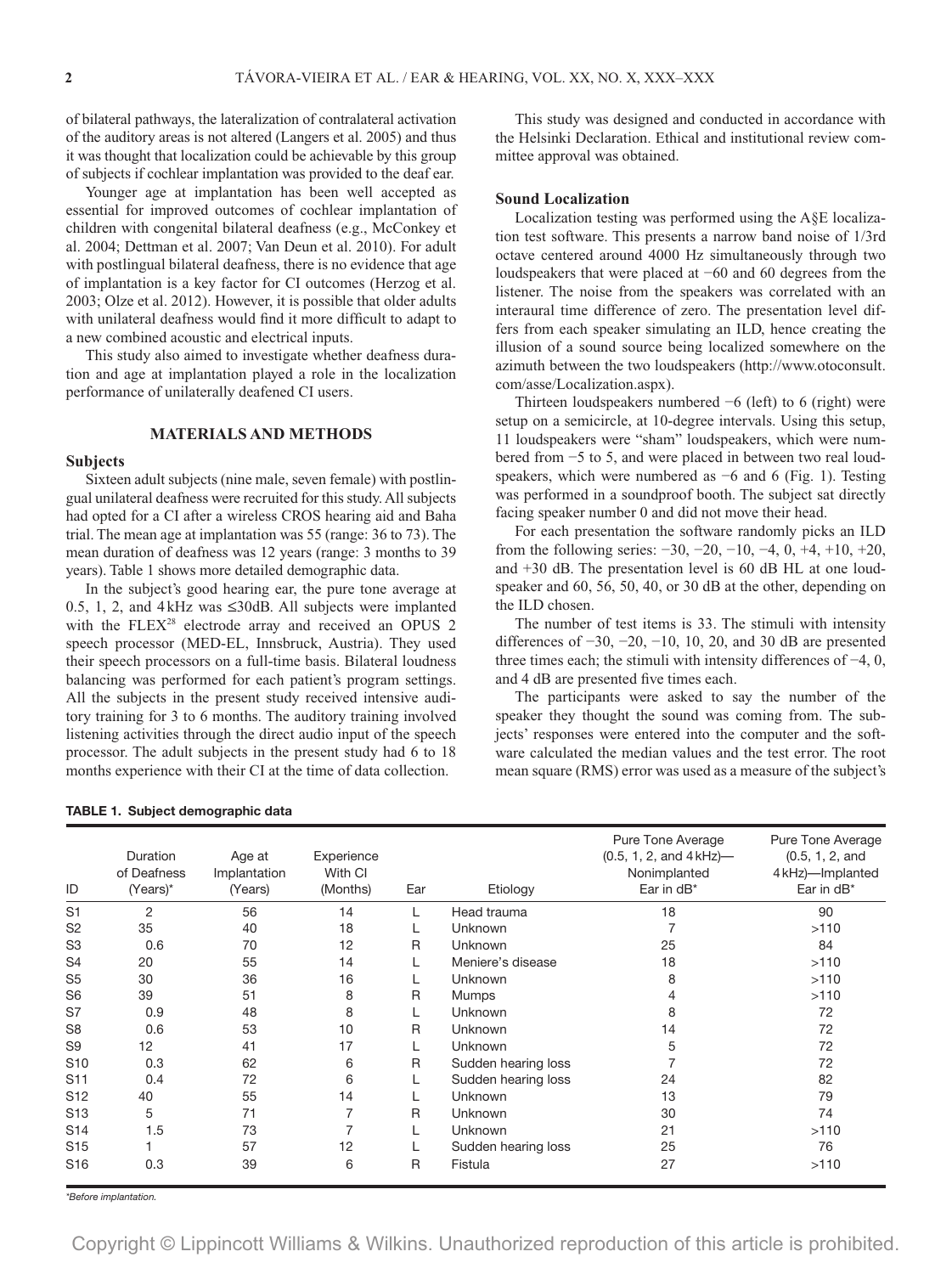

Fig. 1. Position of the subject and the loudspeakers. The test person is facing loudspeaker 0. The loudspeakers 6 and −6 (in black) are real functioning loudspeakers, and the other speakers (in gray) are sham loudspeakers. The 2 real loudspeakers are positioned at −60 and +60° in front of the test person, and the sham loudspeakers are at 10° angles between −60 to +60°.

localization performance. A lower RMS error represents better localization skills.

Each subject performed the localization testing in two listening conditions: monaural hearing (normal acoustic hearing alone) and binaural hearing (acoustic hearing and CI activated). The order of the test was randomized. All subjects had at least 6 months experience with their CI. Testing was performed with the subject's everyday program settings, which accounts for subjective loudness balancing between the normal ear and the CI stimulation.

#### **Normative Data of the A§E Localization Test**

The developers of the software carried out a normative study to obtain reference data using 30 normal hearing subjects. The subjects were recruited at the Eargroup (Antwerp, Belgium). They had an average age of 27 years (SD: 6.8 years; range: 15 to 41 years) with normal hearing (hearing thresholds of 20 dB HL or better in the frequency range from 0.25 to 4kHz) and an uneventful otological history. The subjects underwent the localization test as described above. Each ILD thus yielded 30 responses, namely the loudspeakers as identified by the 30 listeners. The distribution of these responses was summarized by the average and standard deviation. Table 2 shows the normative data.

#### **Analyses**

Paired sample *t* tests were used to examine the differences between CI off and CI on in localization. Stratified analyses using paired sample *t* test was performed to test the influence of gender, age at implantation (36 to 55 years; and 56 to 73 years), and the duration of deafness (3 months to 10 years; and 10 to 39

years) on localization. The Kolmogorov-Smirnov test was used to determine the data distribution before data analyses. The independent-samples *t* test was used to determine a significant effect of age at implantation, gender and the duration of deafness between age groups. A *p* value of <0.05 was considered statistically significant.

#### **RESULTS**

Table 3 displays the results of Kolmogorov-Smirnov test, which confirmed that the data are approximately normally distributed and parametric statistical methods could be used.

Figure 2 shows the localization test results of the subjects  $(n = 16)$  tested with their CI on and with their CI off. The difference in localization ability, as determined using the A§E, was significantly better with the CI on (mean RMS error = 22.8;  $SD = 11.58$ ) than the CI off (mean RMS error = 48.9;  $SD = 11.86$ ) (Paired samples *t* test: *t* = 6.979; df = 15; *p* < 0.001).

Individual RMS data is presented in Figure 3. The data show that subjects S2 and S5 did not show any improvement in localization ability.

In female participants, the localization ability with the CI on was significantly better than with the CI off  $(p = 0.003)$ . In male participants, the localization ability with the CI on was significantly better than with the CI off  $(p = 0.001)$ . There was no significant difference with the CI on between female subjects and male subjects (Independent-samples  $t$  test:  $t = 0.377$ ; df = 14; *p* = 0.712; CI: −10.547 to 15.047). Also, no significant difference between genders was found for CI off  $(t = -0.389)$ ; df = 14;  $p = 0.703$ ; CI:  $-15.473$  to 10.723).

Localization ability with the CI on was significantly better than with the CI off in subjects  $\leq 55$  years of age ( $p \leq 0.001$ ;  $n = 10$ ), and in subjects > 55 years of age ( $p = 0.012$ ;  $n = 6$ ). There was no significant difference with the CI on  $(t = 0.357)$ ; df = 14;  $p = 0.727$ ; CI:  $-11.023$  to 15.423) between subjects <55 years of age and subjects >55 years of age. Likewise, there was no significant difference with the CI off  $(t = -0.058$ ; df = 14; *p* = 0.955; CI: −13.965 to 13.232) between subjects <55 years of age and subjects >55 years of age.

Localization ability with the CI on was significantly better than with the CI off in subjects implanted after a duration of deafness of  $\leq 10$  years ( $p = 0.001$ ; n = 9) and in subjects with a duration of deafness  $>10$  years ( $p = 0.010$ ; n = 7). There was no significant difference with the CI on (t =  $-0.375$ ; df = 14; *p* = 0.713; CI: −15.153 to 10.645) or with the CI off (*t* = 1.187; df = 14; *p* = 0.255; CI: −5.651 to 19.651) between subjects with duration of deafness <10 years and subjects with a duration of deafness >10 years.

Additionally, the effect of gender, duration of deafness, and age at implantation on the difference between the CI-off and CI-on conditions was examined. No significant difference

**Table 2. Results of the A§E localization test in 30 normal hearing subjects. For each interaural level difference (column headers), the average responses (number of the sham loudspeaker) are given, together with the lower (Min) and upper (Max) limit of the 95% confidence interval**

| $ILD$ ( $dB$ ) | $-30$  | $-20$  | $-10$  | $-\angle$ |        |     |     | 20  | 30  |
|----------------|--------|--------|--------|-----------|--------|-----|-----|-----|-----|
| Min            | $-6.0$ | $-6.0$ | $-4.6$ | $-2.6$    | $-1.0$ | 0.0 | 2.3 | 3.4 | 3.7 |
| Average        | $-5.5$ | $-5.2$ | $-3.2$ | $-1.2$    | 0.2    | 1.7 | 3,5 | 4.9 | 5.1 |
| Max            | $-4.0$ | $-3.3$ | $-1.6$ | 0.7       | 6.۱    | 3.4 | 5.0 | 6.0 | 6.0 |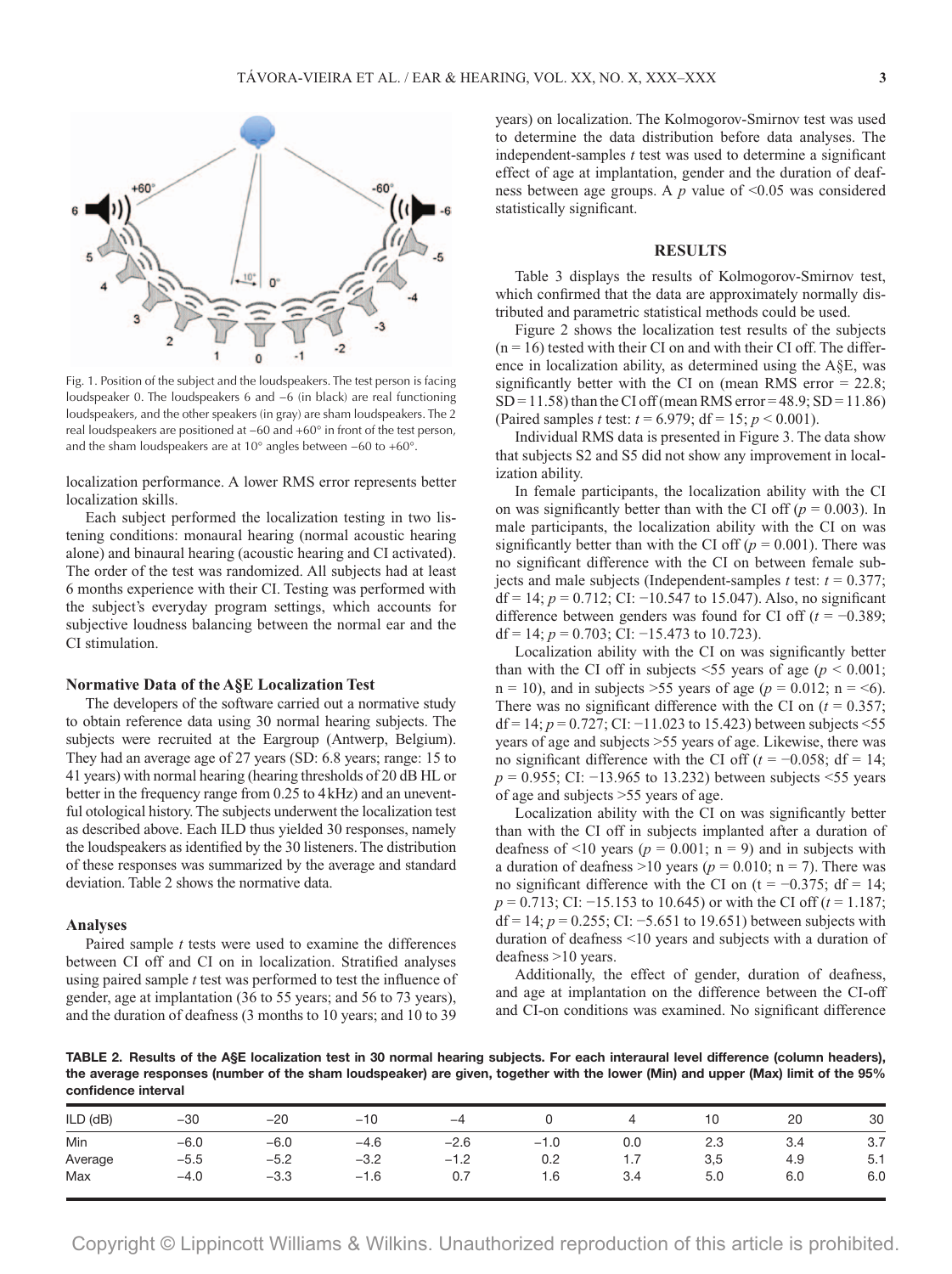|                      | CI Off | CI On |
|----------------------|--------|-------|
| N                    | 16     | 16    |
| Kolmogorov-Smirnov-Z | 0.607  | 1.024 |
| p Value (Two-sided)  | 0.855  | 0.245 |

**Table 3. Kolmogorov-Smirnov test**

was found between female and male subjects (Independentsamples *t* test: *t* = −0.606; df = 14; *p* = 0.554; CI: −20.993 to 11.743), between subjects <55 years and those >55 years of age (Independent-samples *t* test: *t* = −0.323; df = 14; *p* = 0.752; CI: −19.628 to 14.495), and between subjects with <10 years of duration of deafness and those >10 years of duration of deafness (Independent-samples *t* test: *t* = −1.252; df = 14; *p* = 0.231; CI: −6.594 to 25.102).

### **DISCUSSION**

This is the first study to solely investigate the localization ability in a large number of unilaterally deafened CI users, including subjects with long-term deafness duration (up to 39 years). The results confirmed our hypothesis that localization would improve significantly after cochlear implantation. This study also investigated some factors that potentially could influence the outcomes.

This study investigated localization skills in unilaterally deafened CI users using A§E test localization software, which simulates an ILD, therefore generating the impression of the sound originating from the azimuth between the two loudspeakers. This software was developed to assess subjects using bilateral CIs and is used for the first time in this study to determine localization ability in unilateral deafness.

Paired sample *t* tests showed that in the binaural condition (CI on) subjects performed significantly better on the A§E localization test than in the monaural condition (CI off). The mean RMS error dropped from 49 degrees (CI off) to 22.8 degrees (CI on). If S2 and S5, the poorer performers on the localization test, were excluded from the analysis, the mean RMS error



Fig. 2. Mean root mean square (RMS) error with CI on and CI off ( $n = 16$ ). Lower RMS represents better localization skills. Median values are displayed as horizontal line, mean values as black squares. Length of the whiskers corresponds to the range of the data. The black asterisk represents an outlier (1.5 to 3  $\times$  box height above the 75th percentile).



Fig. 3. Per subject root mean square (RMS) error with CI on and CI off. Lower RMS represents better localization skills.

would be 20.0 degrees. Based on the normative data, the RMS error for 30 normally hearing adults using A§E ranged from 5 to 11 (median = 8) degrees. The RMS error for the group of subjects in this study ranged from 11 to 47 (median  $= 17.5$ ) degrees in the binaural condition. Although the results shown by the unilaterally deafened group is worse than the normal hearing subjects tested in the same condition, the outcomes are very encouraging. While normal hearing individuals make use of interaural matched stimuli to localize sound sources, unilaterally CI users combine two distinct inputs (acoustic and electrical) and consequently their brain needs to create a spatial map with a substantial interaural dissimilarity.

There are very few studies that investigated the localization ability of unilaterally deafened adults CI recipients (all with duration of deafness < 10 years). Arndt et al (2011) investigated the localization ability of 11 adult with unilateral deafness and CI using a setup of seven loudspeakers positioned at intervals of 30 degrees between −90 and 90 degrees. Speech was used as the stimuli. The localization error was significantly reduced with CI on (median = 15.0 degrees) compared with the CI off condition (median = 33.9 degrees). This study showed that the RMS error in the CI-off and CI-on conditions were higher than what was reported by Arndt et al. (2011). This is true even if we included only the patients with less than 10 years of deafness. It is possible that, as observed with bilateral CI users, the use of speech signal as stimuli (Verschuur et al. 2005; Grantham et al. 2007) and fewer loudspeakers facilitated sound localization in that study. Similarly to our results, Firszt et al (2012) reported that a small group of three adults performed significantly better in the binaural condition with the RMS error being 18, 19, and 25 degrees. Although a speech signal was used as the stimuli, localization testing was performed using 15 loudspeakers located 10 degrees apart making the setup more comparable to ours.

Several studies of children and adults with bilateral deafness have demonstrated the superiority of localization skills with bilateral CIs over unilateral (e.g., Van Hoesel & Tyler 2003; Nopp et al. 2004; Litovsky et al. 2006a, b, 2009; Grantham et al 2007). Litovsky et al. (2009) reported the localization test results of 17 adult bilateral CI users. The mean RMS error was 56.6 to 60.4 degrees with monaural hearing and 28.4 degrees with binaural hearing. Grantham et al. (2007) reported that the average RMS localization error of 30.8 degrees for 22 CI users compared to 6.7 degrees for normal hearing subjects. This study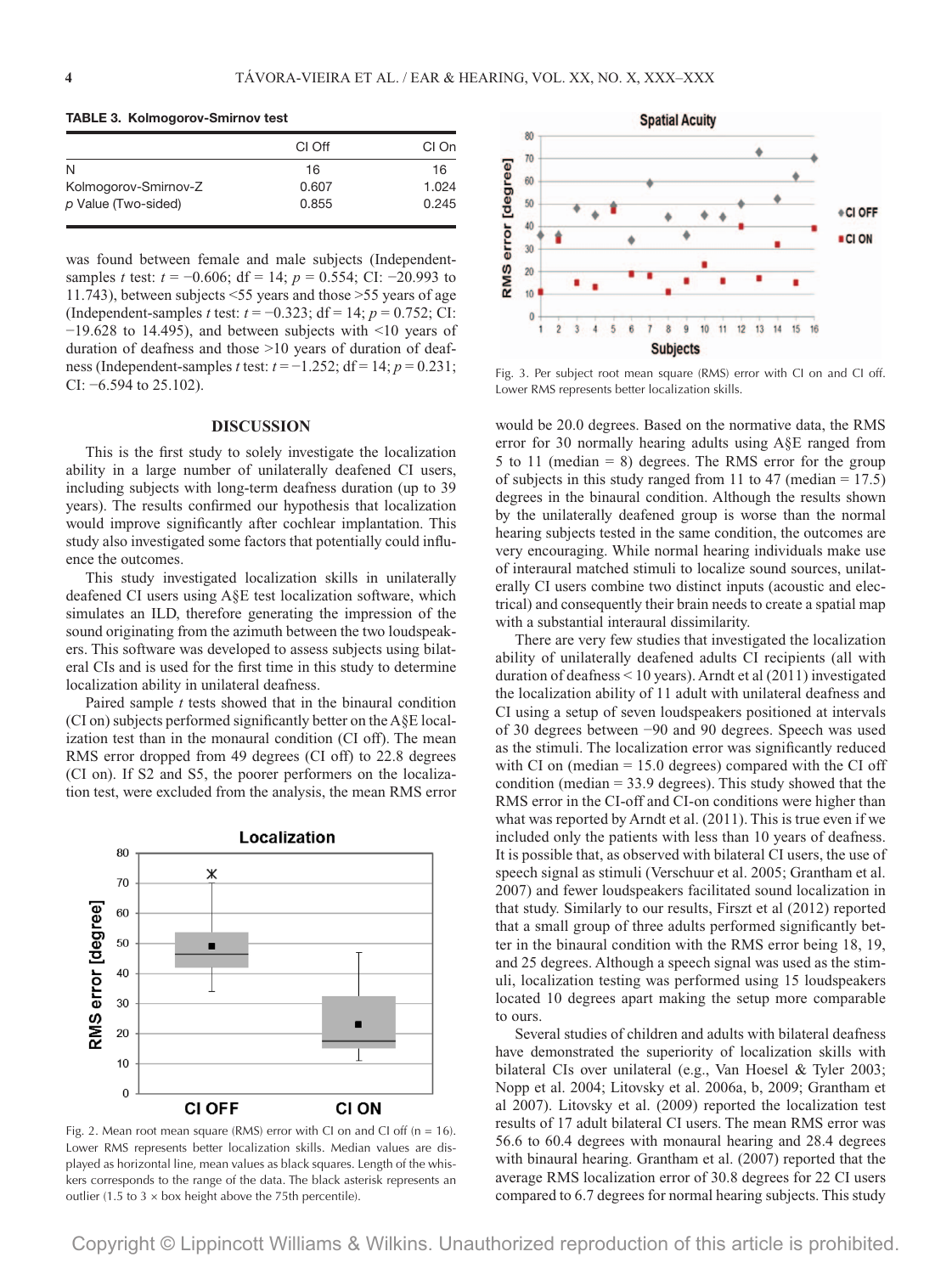showed that the RMS error in the CI-off and CI-on conditions were lower than what was found with bilateral cochlear implant users in monaural and bilateral listening conditions. Although bilateral CI users can localize sound significantly better when using both devices, they perform worse than normal hearing individuals. This is explained on the basis that they rely on a binaural input that is likely to be dissimilar due to potentially different innervation pattern of the cochlea, and different depth of electrode insertion with consequent mismatch of anatomical place of stimulation (Kan et al. 2013). The challenge for the unilaterally deafened CI users is not lesser as their brain works with an interaural divergence to create a spatial map as mentioned earlier.

It was thought that the ability to achieve good binaural integration might be time dependent, linked to (1) age at implantation, (2) duration of deafness, or (3) the age at onset of deafness. Age of implantation and duration of deafness were not supported by the results of our study. The age at onset of deafness was not analyzed in the study.

When looking if age at the time of implantation had an influence on the results, the difference between CI off and CI on was significant for both age groups. This finding is in line with several studies showing that the hearing outcomes achieved by the elderly CI users do not differ from the younger population (Herzog et al. 2003; Noble et al. 2009; Olze et al. 2012). Nevertheless, the sample size of both age-stratified groups was relatively small. It is possible that a larger sample would more reliably reflect the population mean and yield a different result. Additionally, gender did not influence the results.

Previous literature has reported only the outcomes of patients with less than 10 years of unilateral deafness duration. As the patients in this study had between 3 months and 39 years of deafness duration, it was decided to stratify the listeners into two groups with deafness duration  $>$  or  $\leq$ 10 years. The difference between CI off and CI on was significant for both groups and there was no significant difference between the groups in each listening condition. However, it is important to note that from the 6 patients with  $> 10$  years of deafness of duration, 4 lost their hearing after age of 12. Normal binaural hearing during the development of bilateral auditory pathways may explain why these patients had an improvement in spatial hearing even after a prolonged period of hearing deprivation (Grothe et al. 2010; Litovsky et al. 2010; Keating & King 2013). Electrophysiological studies have demonstrated that if unilateral deafness occurs after maturation of bilateral pathways the lateralization of contralateral activation of the auditory areas is not altered (Langers et al. 2005) supporting the idea that localization may be improved even if cochlear implantation occur after a longterm unilateral deafness.

In the present study, two subjects (out of the 16 that participated) did not demonstrate any improvement in localization ability with CI use. Interestingly, both subjects had a long duration of deafness before implantation and had lost their hearing at 6 and 7 years of age, the youngest ages of deafness onset in the group. Similarly, Nopp et al. (2004) found that two patients who lost their hearing in early childhood (one at birth and one at the age of 6 years) did not show improvement in localization skills. Johnstone et al. (2010) reported that localization ability was only improved in children with unilateral hearing loss who received a hearing aid before the age of 5. In the last few years, human and animal studies have demonstrated that there

is a critical period for bilateral auditory pathway development explained by neuronal reorganization of the auditory brain following prolonged monaural hearing input in bilateral congenital profound deafness (e.g., Gordon et al. 2011, 2013; Kral et al. 2013). Keating and King (2013) also suggested that spatial hearing might be affected permanently if an extended period of asymmetrical hearing input occurs at a young age. Age of onset of deafness was not analyzed in this study due to small sample size. However, it is conceivable that the two poorer performing patients in our study were unilaterally deafened prior to binaural hearing maturation. It is important to note that both subjects used their speech processor on a full-time basis and reported a substantial benefit. The subjects also reported that they could not localize sounds precisely in an everyday listening environment, but that they were able to lateralize correctly most of the time.

Litovsky et al. (2006b) reported that sound localization in children improves over time. It is thought that children develop experience-dependent skills because of auditory plasticity. It is possible that there are differences in the ability of children and adults with cochlear implants to improve their localization ability, which may depend on auditory plasticity. However, a longterm follow-up is needed to investigate if localization ability improves over time in the adult population.

Training probably facilitates adults' ability to adapt to new spatial information (Nawaz et al. 2014). Further research is needed to determine whether appropriate training is enough to re-establish the auditory pathways related to localization skills in postlingually unilaterally deafened individuals and whether the subjects that did not perform well in the present study would develop strategies to localize sound better with practice.

## **CONCLUSION**

The data herein suggest that cochlear implantation is effective in improving localization abilities in unilaterally deafened subjects. This improvement occurred within the period from 6 to 18 months after cochlear implantation and the RMS error dropped significantly with binaural hearing compared to monaural hearing. Deafness duration and age at implantation do not seem to influence the results.

## **ACKNOWLEDGMENTS**

The authors declare no conflict of interest.

Address for correspondence: Dayse Távora-Vieira, Fremantle Hospital, Alma Street, Fremantle, Fremantle Western Australia 6160. E-mail: [dayse.tavora@](http://dayse.tavora@gmail.com) [gmail.com](http://dayse.tavora@gmail.com)

Received March 25, 2014; accepted October 10, 2014.

#### **REFERENCES**

- Arndt, S., Aschendorff, A., Laszig, R., et al. (2011). Comparison of pseudobinaural hearing to real binaural hearing rehabilitation after cochlear implantation in patients with unilateral deafness and tinnitus. *Otol Neurotol*, *32*, 39–47.
- Buechner, A., Brendel, M., Lesinski-Schiedat, A., et al. (2010). Cochlear implantation in unilateral deaf subjects associated with ipsilateral tinnitus. *Otol Neurotol*, *31*, 1381–1385.
- Dettman, S. J., Pinder, D., Briggs, R. J., et al. (2007). Communication development in children who receive the cochlear implant younger than 12 months. *Ear Hear*, *28*((2 suppl), 11S–18S.